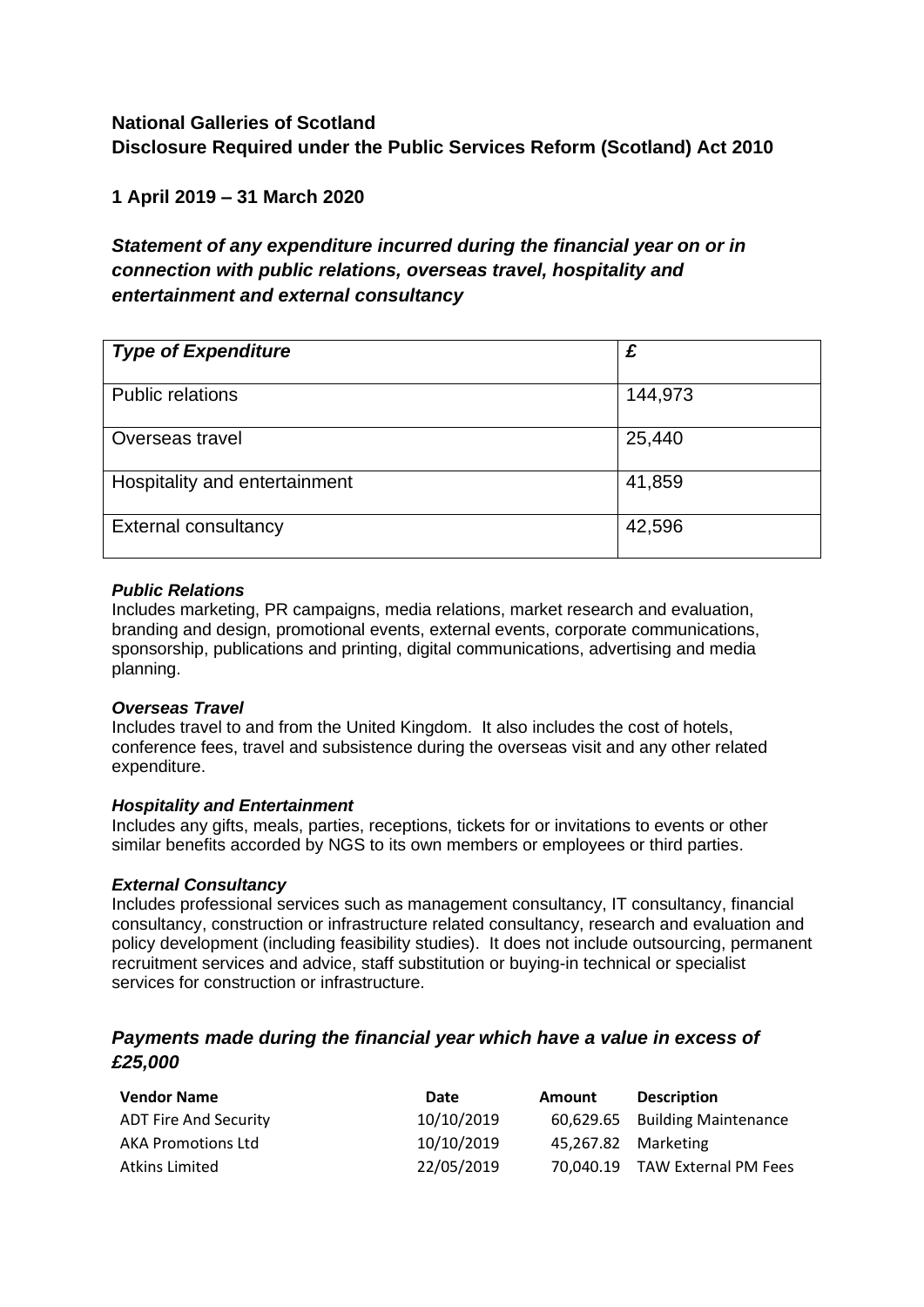| <b>Atkins Limited</b>              | 09/03/2020 | 34,336.82    | <b>TAW External PM Fees</b>       |
|------------------------------------|------------|--------------|-----------------------------------|
| Signal                             | 11/07/2019 | 48,851.24    | <b>Digital Media Services</b>     |
| Signal                             | 24/02/2020 | 40,291.80    | <b>Digital Media Services</b>     |
| Signal                             | 27/11/2019 | 29,820.90    | <b>Digital Media Services</b>     |
| Signal                             | 24/09/2019 | 28,333.50    | <b>Digital Media Services</b>     |
| <b>Constantine House</b>           | 16/12/2019 | 40,168.44    | <b>Exhibition Transport costs</b> |
| <b>Constantine House</b>           | 29/07/2019 | 40,103.80    | <b>Exhibition Transport costs</b> |
| <b>Constantine House</b>           | 24/06/2019 | 33,613.80    | <b>Exhibition Transport costs</b> |
| <b>Constantine House</b>           | 11/11/2019 | 32,547.60    | <b>Exhibition Transport costs</b> |
| Commsworld Ltd                     | 28/10/2019 | 37,493.34    | <b>IT Services</b>                |
| Commsworld Ltd                     | 15/01/2020 | 31,482.00    | <b>IT Services</b>                |
| Commsworld Ltd                     | 10/06/2019 | 29,010.00    | <b>IT Services</b>                |
| Commsworld Ltd                     | 29/07/2019 | 29,010.00    | <b>IT Services</b>                |
| <b>Dell Corporation Ltd</b>        | 13/05/2019 | 36,886.37    | <b>IT Services</b>                |
| Dunelm Geotechnical &              | 10/06/2019 | 28,136.70    | <b>TAW Consultancy Fees</b>       |
| Environmental Ltd                  |            |              |                                   |
| Eastern Exhibition & Display       | 24/02/2020 | 28,198.38    | <b>Exhibition Prep costs</b>      |
| Eastern Exhibition & Display       | 11/07/2019 | 25,512.00    | <b>Exhibition Prep costs</b>      |
| City Of Edinburgh Council          | 15/04/2019 | 242,347.50   | <b>Business Rates</b>             |
| City Of Edinburgh Council          | 24/04/2019 | 28,336.00    | <b>Business Rates</b>             |
| <b>East Coast Controls Ltd</b>     | 11/11/2019 | 36,379.40    | <b>Building Maintenance</b>       |
| <b>East Coast Controls Ltd</b>     | 24/02/2020 | 31,580.40    | <b>Building Maintenance</b>       |
| Gareth Hoskins Architects Ltd      | 30/03/2020 | 300,000.00   | <b>SNG Architects Fees</b>        |
| Gareth Hoskins Architects Ltd      | 12/08/2019 | 33,983.64    | <b>SNG Architects Fees</b>        |
| <b>ABM Services Scotland Ltd</b>   | 15/01/2020 | 56,523.26    | <b>Facilities Management</b>      |
| <b>ABM Services Scotland Ltd</b>   | 24/09/2019 | 53,299.68    | <b>Facilities Management</b>      |
| <b>ABM Services Scotland Ltd</b>   | 15/04/2019 | 52,391.89    | <b>Facilities Management</b>      |
| <b>ABM Services Scotland Ltd</b>   | 16/03/2020 | 51,949.06    | <b>Facilities Management</b>      |
| <b>ABM Services Scotland Ltd</b>   | 28/10/2019 | 28,102.68    | <b>Facilities Management</b>      |
| <b>ABM Services Scotland Ltd</b>   | 24/02/2020 | 27,650.36    | <b>Facilities Management</b>      |
| <b>ABM Services Scotland Ltd</b>   | 16/12/2019 | 27,377.92    | <b>Facilities Management</b>      |
| <b>ABM Services Scotland Ltd</b>   | 29/08/2019 | 27,069.33    | <b>Facilities Management</b>      |
| <b>ABM Services Scotland Ltd</b>   | 11/07/2019 | 25,706.39    | <b>Facilities Management</b>      |
| <b>ABM Services Scotland Ltd</b>   | 29/07/2019 | 25,621.44    | <b>Facilities Management</b>      |
| Insight UK Ltd                     | 24/02/2020 | 26,051.53    | <b>IT Services</b>                |
| <b>Interserve Construction Ltd</b> | 24/04/2019 | 1,226,421.60 | <b>SNG Construction Costs</b>     |
| <b>Interserve Construction Ltd</b> | 18/06/2019 | 1,182,463.20 | <b>SNG Construction Costs</b>     |
| <b>Interserve Construction Ltd</b> | 24/09/2019 | 1,133,826.00 | <b>SNG Construction Costs</b>     |
| <b>Interserve Construction Ltd</b> | 24/07/2019 | 1,130,004.00 | <b>SNG Construction Costs</b>     |
| <b>Interserve Construction Ltd</b> | 20/08/2019 | 1,021,723.20 | <b>SNG Construction Costs</b>     |
| <b>Interserve Construction Ltd</b> | 22/05/2019 | 964,518.00   | <b>SNG Construction Costs</b>     |
| <b>Interserve Construction Ltd</b> | 23/10/2019 | 808,633.20   | <b>SNG Construction Costs</b>     |
| <b>Interserve Construction Ltd</b> | 25/03/2020 | 708,374.40   | <b>SNG Construction Costs</b>     |
| <b>Interserve Construction Ltd</b> | 19/11/2019 | 701,448.00   | <b>SNG Construction Costs</b>     |
| <b>Interserve Construction Ltd</b> | 24/02/2020 | 501,642.00   | <b>SNG Construction Costs</b>     |
| Interserve Construction Ltd        | 18/12/2019 | 482,344.80   | <b>SNG Construction Costs</b>     |